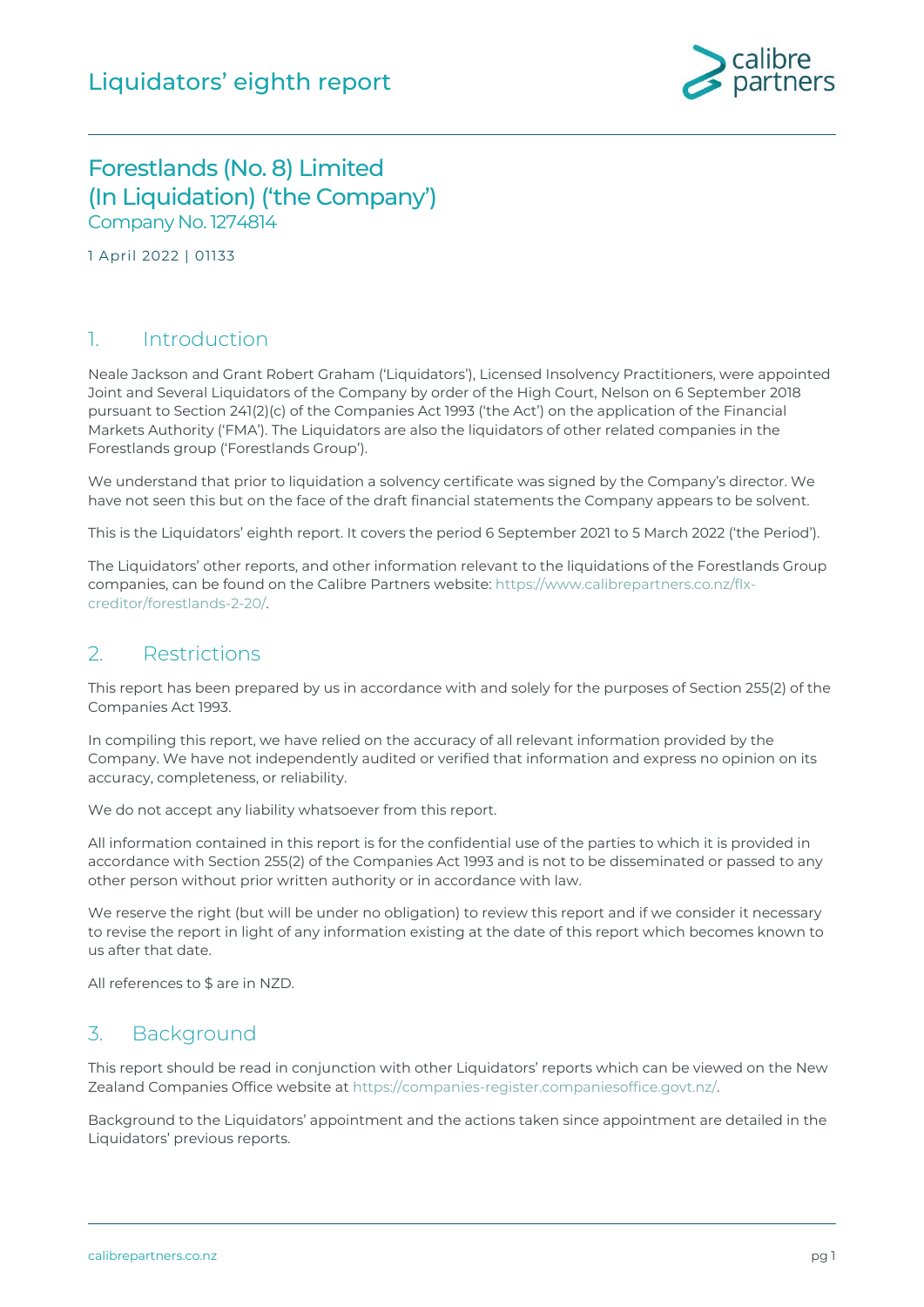## 4. Shareholder confirmation process

A summary of the actions undertaken to establish an accurate share register are detailed in the Liquidators' previous reports.

As previously advised:

The status of the shareholder confirmation process for this Company is as follows:

|                                | % of<br>shareholders | % of<br>shares |
|--------------------------------|----------------------|----------------|
| Confirmation process completed | 90                   | 92             |
| Missing information            | ח ו                  | Я              |

- We no longer proactively locate or follow up incomplete shareholder information.
- We will continue to process shareholder information that is forwarded to us and make catch up payments for eligible shareholders.
- We believe that the above approach is in the best interests of the shareholder group as a whole and will ensure that we do not incur unnecessary costs.
- The confirmation process has been time consuming.

We appreciate the patience shown by shareholders as we work toward paying all eligible shareholders their share of the funds available in the liquidation.

#### 5. Distributions to shareholders

During the Period, the Liquidators did not declare or pay a further distribution to shareholders.

The total amount that has been distributed to date in the liquidation to shareholders is \$440 per share.

Details of previous distributions and the steps taken to facilitate these distributions to eligible shareholders are summarised in our previous Liquidators' reports.

We continue to pay catch-up distributions to shareholders as they complete the confirmation process.

Residual funds are held on trust pending the outcome of the shareholder confirmation process.

As shareholders are aware from our previous updates:

- Rowan Kearns and the Kearns family Trust did not comply with the terms of the settlement agreement that required them to pay the Forestlands Group \$2.05 million.
- We subsequently served Property Law Act notices (in relation to a second-ranking mortgage obtained under the settlement terms) as the first step required in a process that could ultimately lead to a mortgagee sale of the Trust property ('the Property').
- A conditional agreement to sell the Property was in place but did not go unconditional in September 2021.
- Subsequently, the first mortgagee appointed receivers (Rees Logan and Diana Matchett of BDO) ('the Receivers') to the Kearns Family Trust assets – principally being the Property.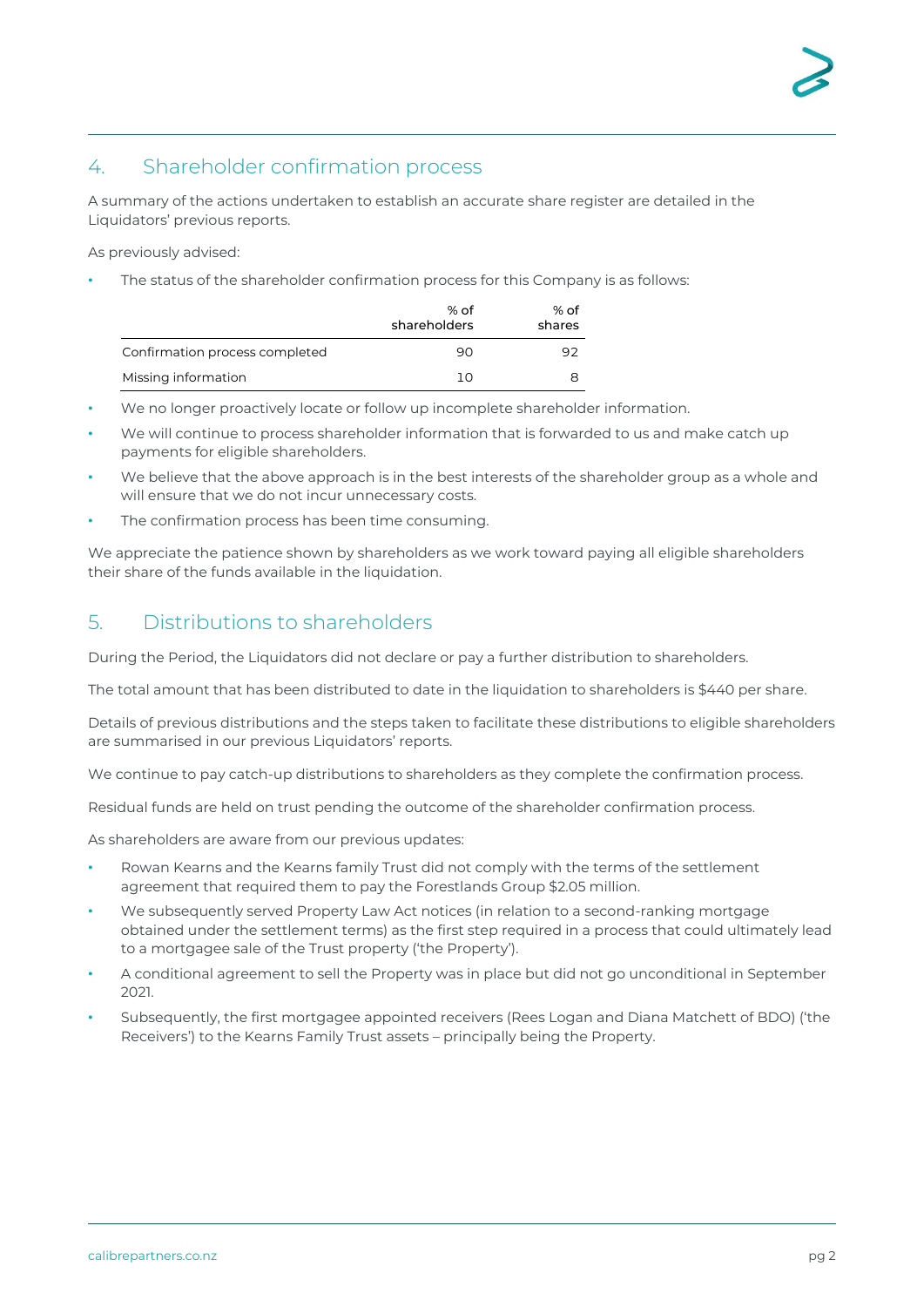#### The receivership sale of the Kearns-related property

The first mortgagee has the first-ranking right to control the process of realising the Property and to receive (in repayment) any resulting proceeds. The first mortgagee exercised those rights by appointing the receivers.

The Forestlands Group, as the second mortgagee, sits behind the first mortgagee and is entitled to any surplus remaining after the first mortgagee has been repaid what it is owed.

The Property had previously been marketed by Sotheby's and Bayleys Real Estate, at different times. Following their appointment, the Receivers reappointed Bayleys to run an open market sales campaign. The campaign commenced on 21 February 2022 and offers were required by 21 March 2022.

We have very recently been advised that the sale campaign has unfortunately not resulted in a sale that is sufficient to repay the first mortgagee in full. The first mortgagee will not therefore recover what it is owed and no surplus will be available to the Forestlands Group.

Accordingly, no funds are available to the Forestlands Group from the sale of the Property. This is a very disappointing outcome as it means additional funds are not available for distribution to shareholders.

Shareholders will undoubtedly be disappointed by this result, as are we. We cannot disclose the sale value for confidentiality reasons but it will eventually become public, either via the Receivers' reporting or other means.

While the sale value is considerably lower than had previously been determined in a registered valuation (which we had used to assess the available options), the price achieved is from an open market mortgagee sale campaign that has been run by a reputable, experienced real estate agency. We also understand it was a multi-bid situation. The result does therefore represent the value that could be obtained in a mortgagee sale at the time of the sale (as required by law).

It is important to consider whether any further recovery action is warranted. We are considering this now. We know from detailed analysis that we undertook in the early stages of the liquidations that the Kearns Family Trust had no other assets of material value. The most obvious avenue for potential recoveries is therefore to pursue personal claims against Rowan Kearns (and potentially associated parties), pursuant to the settlement agreement.

We will update shareholders by email by mid-May on next steps in the liquidation. Our intention will be to finalise distributions of each Forestlands company's remaining funds to shareholders, whilst progressing any alternative recovery action if that is warranted.

## 6. Action taken by the Financial Markets Authority ('FMA')

Since appointment, we have worked closely with the FMA and provided information as and when requested to assist with its investigations.

We understand that the FMA continues to progress its action against Mr Kearns, however a trial date is yet to be set.

We are unable to provide any further information to shareholders regarding any further actions the FMA may take at this time.

Should the FMA provide us with additional information and confirm that we can disclose it to shareholders then this will be included in future reports. Otherwise, shareholders should monitor the FMA website for further updates in respect of FMA actions.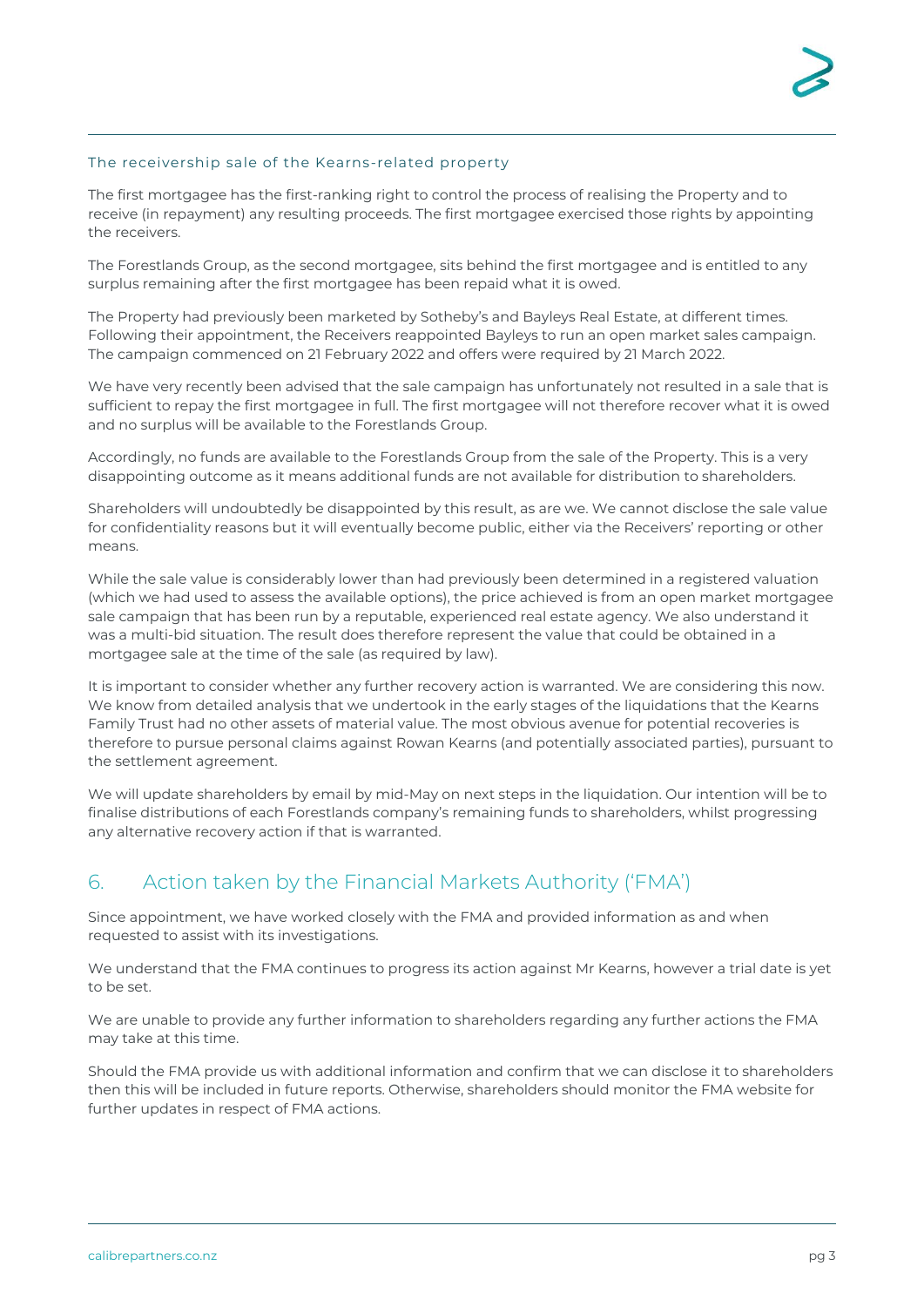## 7. Future distributions

As noted above, we are currently assessing whether to take further recovery action against Mr Kearns and Associated Parties.

We will write to shareholders by mid-May 2022, to confirm next steps and expectations of further distributions.

#### 8. Creditor claims

All known unsecured creditor claims have been reviewed, admitted, and paid by the Liquidators. Further information is available in the Liquidators' previous reports.

#### 9. Statement of receipts and payments

A statement of receipts and payments for the Period is attached to this report.

## 10. Summary and estimated date of completion of liquidation

The Liquidators are unable to confirm an estimated date when the liquidation will be completed. As detailed above there are several ongoing matters to resolve before the Liquidators will be in a position to retire.

Should you have any queries regarding the liquidation of the Company, please do not hesitate to contact Joseph Zwaans of this office.

Yours faithfully

Neale Jackson Joint Liguidator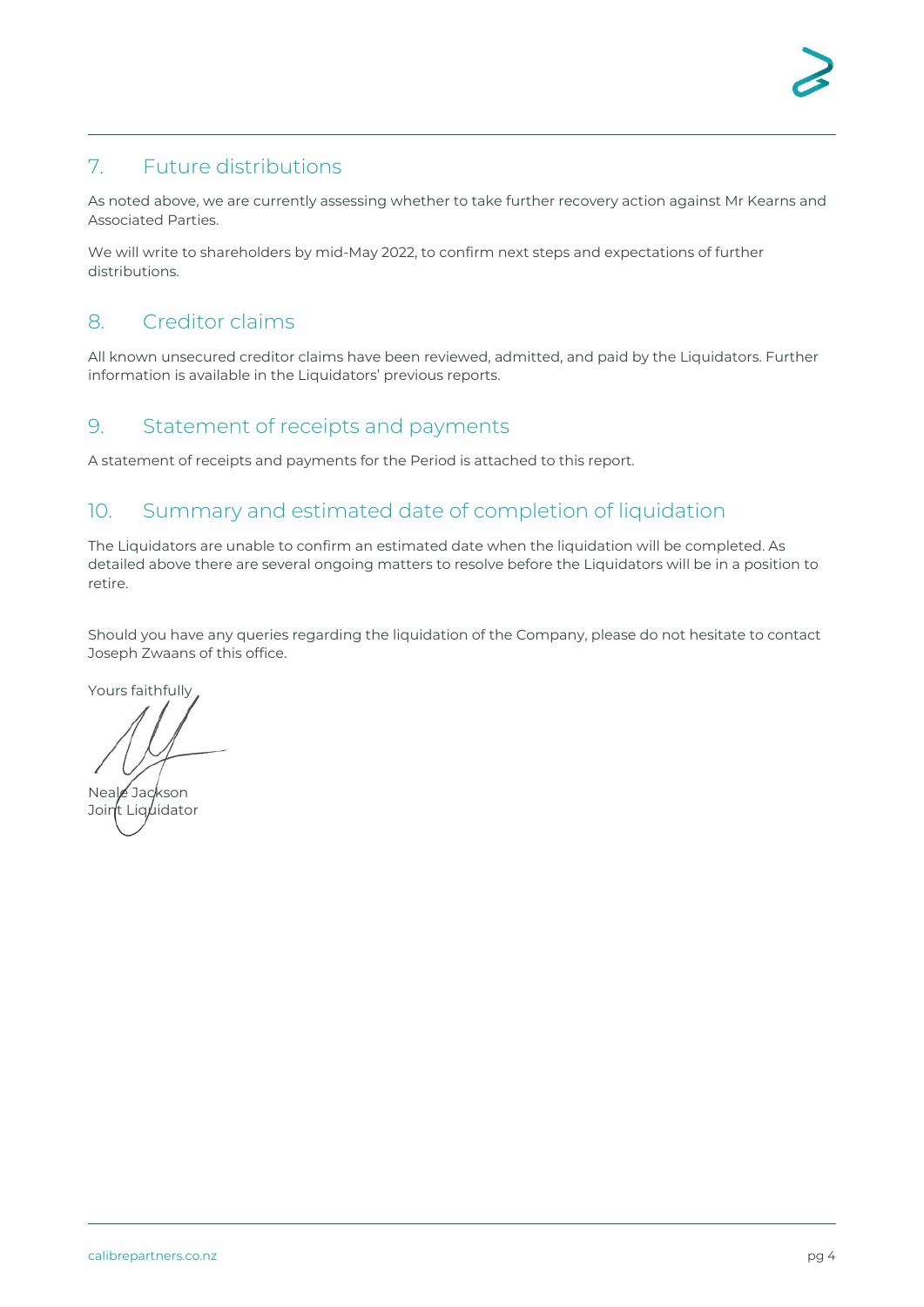# Statement of receipts and payments

#### Forestlands (No. 8) Limited (In Liquidation)

Statement of Liquidators' receipts and payments from 6 September 2021 to 5 March 2022

|                                  | \$      |
|----------------------------------|---------|
| Opening balance                  | 119,981 |
| Receipts                         |         |
| Interest received                | 56      |
| Total receipts                   | 56      |
| Payments                         |         |
| Accountancy fees                 | 925     |
| Bank charges                     | 54      |
| Income tax                       | 23      |
| Investor distributions           | 630     |
| Legal costs                      | 102     |
| Liquidators' remuneration        | 3,296   |
| Printing, postage and stationery | 57      |
| Storage                          | 29      |
| Total payments                   | 5,114   |
| Net cashflow                     | (5,058) |
| Closing balance                  | 114,923 |

| Comprises of:   |         |
|-----------------|---------|
| Bank balance    | 114,344 |
| GST             | 579     |
| Closing balance | 114,923 |